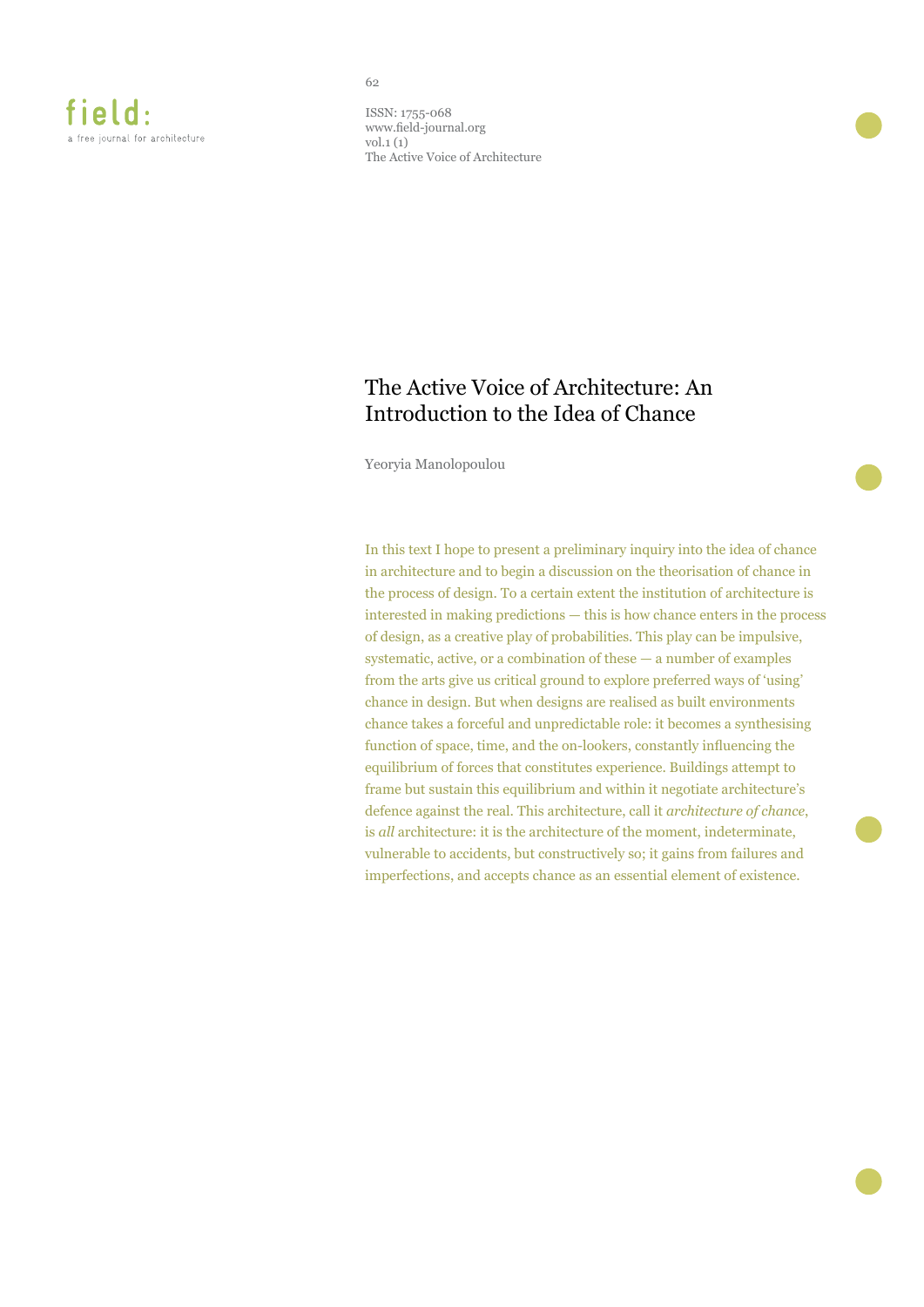### Unnoticed Beauty

Chance, in the form of coincidence and simultaneity, is inseparable from our experience of space and time. The activity around the dining table at a specific moment, the sound of the passing train, a bright reflection on the window, the sudden opening of the door, the coming of the evening storm and the rear garden's smell, all these orchestrate a spatiality that is based more on chance factors and relationships than on design. It is this modest simplicity of chance, fleeting and hardly noticeable or spoken about, that builds up architectural experience's magical complexity and everyday beauty. This beauty, I suggest, is what André Breton meant by 'the marvellous', beautiful reality made by chance.

The architecture of the moment, its calm or terror, requires subject-object relationships that architects can influence to only a limited degree. While inhabiting an architectural environment, chance and its greater realm of indeterminacy play crucial roles in influencing these relationships and in possibly reshaping the architects' initial work.

Chance may mean an event proceeding from an unknown cause and thus 'the equivalent of ignorance in which we find ourselves in relation to the true causes of events'.<sup>1</sup> But it may also mean the unforeseen effect of a known cause. Although we go about our everyday lives and to a certain extent produce space, with a view to fending off the unknown aspect of existence, we often note a furtive enjoyment related to the unpredictability of chance. Even modern societies, which believe in causality and the impossibility to fully predict the future, secretly enjoy oracles related to chance. Throughout history many cultures have seen chance as having a sacred and magical power. Greek mythology, for example, tells us how *Tuché*, the goddess of chance, is superior in her say about people's fates to that of all the other gods (even *Zeus*, the leader of the gods). But the civilisation most exclusively preoccupied with chance as central to the world's order is the Chinese. While the West accepts the role of chance primarily in opposition to causality, chance in China and most of the Far East is understood as an independent concept deeply embedded in life:

> What we call coincidence seems to be the chief concern of this peculiar [Chinese] mind, and what we worship as causality passes almost unnoticed. We must admit that there is something to be said for the immense importance of chance. An incalculable amount of human effort is directed at restricting the nuisance or danger represented by chance. Theoretical considerations of cause and effect often look pale and dusty in comparison to the practical results of chance…. The matter of interest seems to be the configuration formed by chance events in the moment of observation…. While the Western mind carefully sifts, weighs, selects, classifies, isolates, the Chinese picture of the moment encompasses everything down to the minutest nonsensical detail, because all of the ingredients make up the observed moment.<sup>2</sup>

<sup>1</sup> David Hume quoted in Harriett Ann Watts, *Chance: A Perspective on Dada* (Ann Arbor: UMI Research Press, 1980), p. 155.

<sup>2</sup> Carl Gustav Jung in Richard Wilhelm and Cary F. Baynes, *The I Ching or Book of Changes* (New Jersey: Bollingen Foundation & Princeton University Press, 1977), pp. xxii–xxiii.

#### 63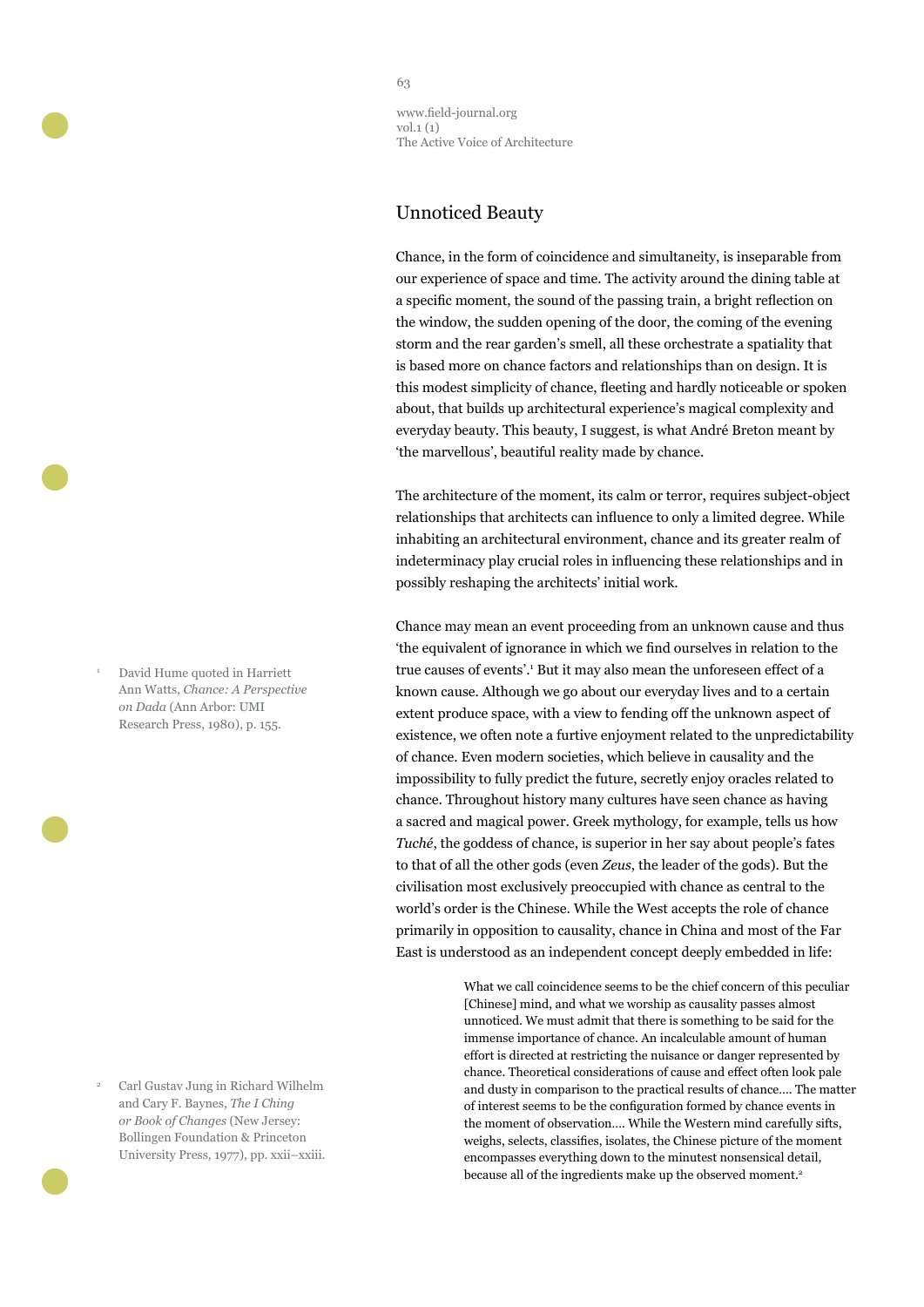# field: a free journal for architecture

<sup>3</sup> For Jung the interdependence of events and observers is based on an *a priori*  principle he calls 'synchronicity': the occurrence of *meaningful* coincidences in space and time, which he regards as an 'acausal connecting principle'. He writes: 'it seems [...] necessary to introduce, alongside space, time and causality, a category which not only enables us to understand synchronistic phenomena as a special class of natural events, but also takes the contingent partly as a universal factor existing from all eternity, and partly as the sum of countless individual acts of creation occurring in time.' See Jung, *Synchronicity: An Acausal Connecting Principle* (London: Ark, 1991), p. 143.

<sup>4</sup>Marcel Duchamp, *Notes* (Paris: Centre National d'Art et de Culture Georges Pompidou, 1980), unpaginated.

<sup>5</sup>For, 'to regain control of ourselves in the midst of the moving bodies, the circulation of their contours, the jumble of knots, the paths, the falls, the whirlpools, the confusion of velocities, we must have resource to our grand capacity of forgetting'. Paul Valéry quoted in Jonathan Crary, *Suspensions of Perception: Attention, Spectacle, and Modern Culture* (Cambridge: MIT Press, 1999) p. 299. See also Henri Bergson, *Matter and Memory* (1896) (New York: Zone Books, 1988).

#### 64

www.field-journal.org vol.1 (1) The Active Voice of Architecture

The Chinese picture of the moment is a *chance image*. It encompasses all minuscule impressions of reality simultaneously present.<sup>3</sup> It anticipates 'the possible' and appreciates chance as a mediator for beauty and change.

## Habit and Accident

For Marcel Duchamp the possible is an 'infra-thin': a passage between two states, a 'paper-thin separation' between two very similar conditions that happens in the interval of a second. He writes:

The possible  $/$  is an infra-thin  $-...$ 

The possible implying / the becoming — the passage from / one to the other takes / place / in the infra thin. / allegory on 'forgetting'…

Sameness / similarity … / In time the same object is not the / same after a 1 second interval…

The warmth of a seat (which has just / been left) is infra-thin…

Subway gates — The people / who go through at the very moment /

infra-thin…<sup>4</sup>

The infra-thin is an ethereal quality that characterises the thinnest possible slice of space — reaching sameness — and the shortest possible duration in time — reaching synchronicity. It exists between visibility and invisibility and emerges in tiny details that quickly escape our attention.

According to Henri Bergson we, involved in many similar daily actions, become 'conscious automata' and respond to our environment with 'reflex acts'. This kind of perception depends on memory, resemblance and familiarity. It is not conscious or specifically motivated; it is just automatic. We go down a staircase without thinking and guided by habit, for instance, because we have memories of doing this many times before. But habit protects us from the plethora of information that surrounds us and the confusing and indeterminable changes of our environment by making us inattentive.<sup>5</sup> Through protecting ourselves in this way, we are menaced by a sense of repetition and boredom. An accident can then act as an antidote to this vicious circle to disrupt our routines with novelty.

The human ability to design and produce ideas within different registers of thought is evidence of the operations of the infra-thin. However, the spatial register of the passing of the infra-thin cannot be easily grasped. Chance can rupture its passing to reveal a possibility for change. This is why it is important to architecture, as it is to any creative process.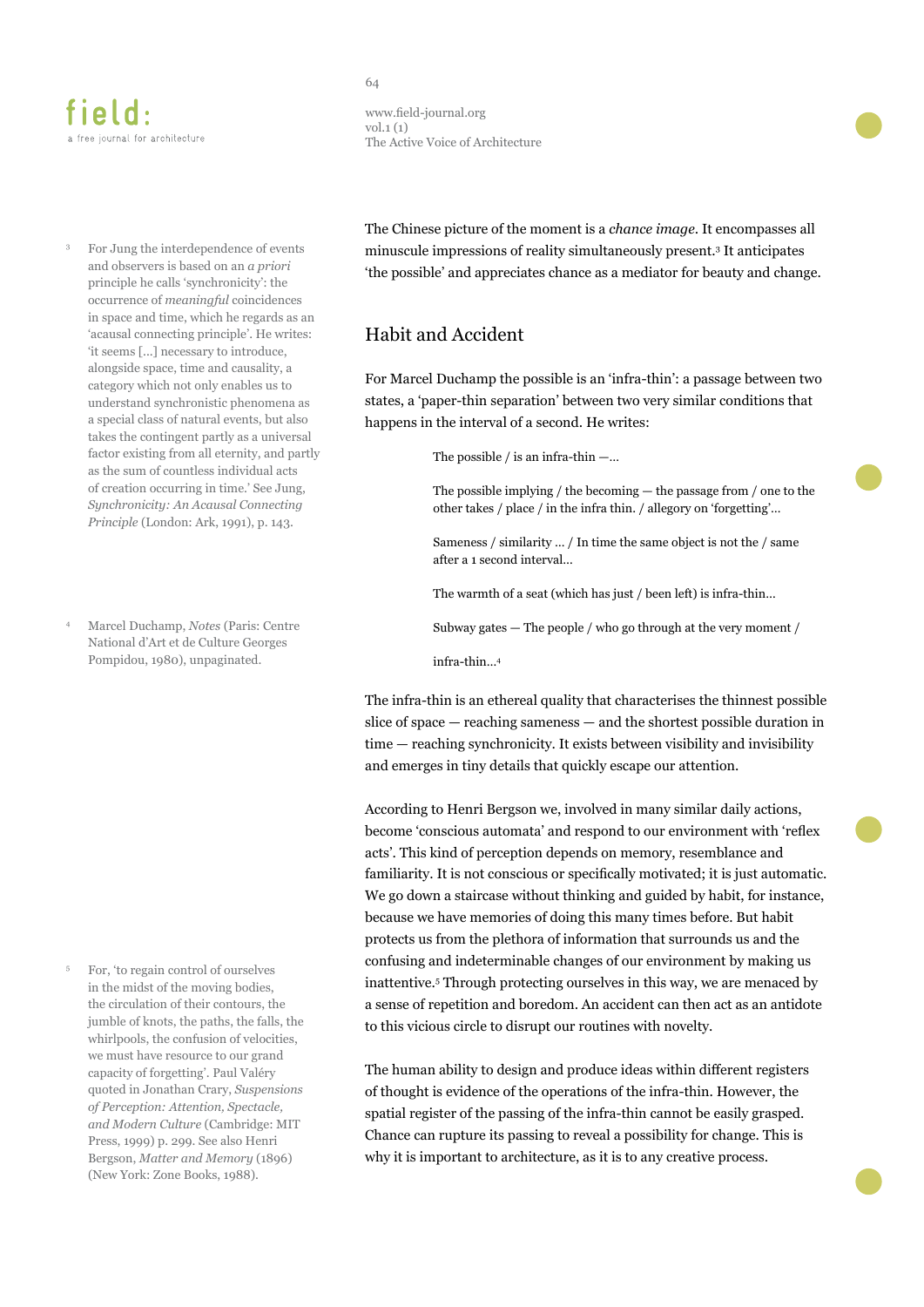

- The definition of chance as the interaction of independent causal series is given by the mathematician and economist Antoine-Augustin Cournot (1801–77).
- 7 Piaget and Inhelder explain that fourto-seven year olds make decisions about future occurrences in an emotional manner not based on probabilistic considerations and fail to differentiate between the possible and the necessary. Seven-to-eleven year olds discover the existence of chance but only through its antithesis to tangible operations of organisation and order they can now perform. They also understand the irreversibility of chance configurations. Finally, at eleven or twelve years children can deal both with tangible and imagined operations. In this way they can construct a synthesis between the mechanisms of chance and of operations, and gradually organise better their judgement of probability. See Jean Piaget and Bärbel Inhelder, *The Origin of the Idea of Chance in Children* (London: Routledge & Kegan Paul, 1975).
- <sup>8</sup>Duchamp quoted in Kornelia von Berswordt-Wallrabe (ed.), *Marcel Duchamp Respirateur* (Schwerin: Staatliches Museum Schwerin, 1999), p. 22.

www.field-journal.org vol.1 (1) The Active Voice of Architecture

# Design *In* and *As* Play

Nearly all our ordinary actions require an understanding of chance, the notion of probability and the ability to automatically estimate the likelihood of expected events. We know, for instance, there is a better chance to see a leaf falling if we stare at a tree for hours rather than for a second. But is such a strong and frequent intuition based on a gradual understanding of probability, acquired empirically, or is the concept of chance inborn? Jean Piaget and Bärbel Inhelder investigated whether the intuition of chance is as fundamental as, say, that of whole numbers. Through a number of experiments with chance (meaning here the interaction of independent causal series), they demonstrated that young children have no concept of chance.<sup>6</sup> This is because they have neither a concept of law nor a concept of design as an ordered operation. Design and chance are fundamentally interdependent ideas, which start emerging and evolving in one's consciousness after the age of seven.<sup>7</sup> The two ideas when woven together in play are especially attractive for adults. Neither intuition nor conscious logic can affect the result of the cast of a die but, though aware of this, we are often tempted to guess the result and bet on it. This pleasure perhaps reflects a desire to overthrow our gradually acquired logic and attachment to causality, at least temporarily, and return to that naïve age of ignorance when we understood neither design nor chance. This principle of pleasure in coupling design and chance is necessary in all creativity.

Duchamp, who was deeply interested in the interaction of skill and chance, makes the following remarks about the pleasure of playing chess:

> The aesthetic pattern that develops on the chessboard seemingly has no visual aesthetic value and is similar to a sheet of music, which can be played over and over. Beauty in chess is much closer to the beauty of poetry; the chess pieces are the alphabet that shape the thoughts; and although these thoughts form a visual pattern on the chessboard, they express beauty in the abstract, like a poem. I really believe that every chess player experiences a mixture of two aesthetic pleasures; first the abstract image, which is closely related to the poetic idea in writing, and then the sensual pleasure involved in the ideographic representation of that image on the chessboards. Based on my own close contact with artists and chess players, I have come to the personal conclusion that although not all artists are chess players, all chess players are indeed artists.<sup>8</sup>

Playing chess means formulating a strategy, a number of moves, which although dependent upon the rules of the game and the opponent's performance are also independent actions with particular objectives. While the game unfolds as a complex field of relationships and movements,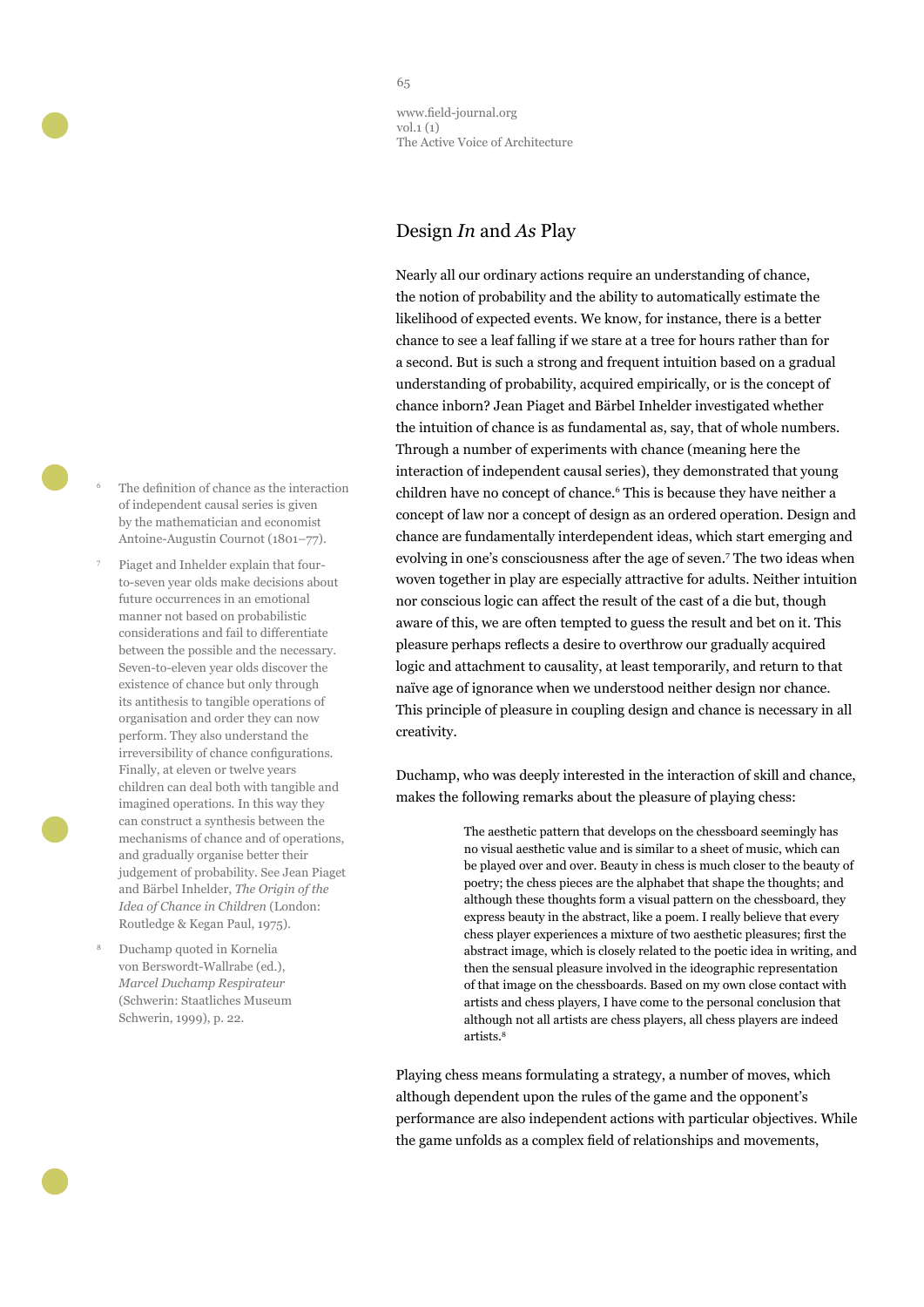www.field-journal.org vol.1 (1) The Active Voice of Architecture

numerous possible patterns are shaped mentally and abstractly projected onto the chessboard. The sophisticated 'alphabet' of chess provokes inspiration but always within a framework of causality in which the game unravels. Naturally, each game is unique. The process can be paralleled with the creative freedoms and limitations involved in the course of architectural design. The aesthetic pleasure of coupling chance and skill in play can be similar to the aesthetic pleasure involved in architectural drawing and making, at least when the design process is both imaginative and reflective.

# Impulsive Chance

The interplay of necessity and chance has been a principal concern in the creative consciousness of the world throughout history. But, contrary to philosophy, science, and the arts, architecture has not sufficiently interrogated the idea of chance in its own production. Architecture's dominant theories and practices have hardly pursued, at least not openly, the thought that chance may be a positive agent in the different stages of architecture, from design conception to construction and use. Is this partly because the actions of chance question the architect's authorial control? Is it also because they challenge one of architecture's elementary purposes to defend itself against the contingencies of physical reality? After all most buildings try to offer protection against the environment and construct an order within its chaotic and unpredictable facets. Architecture's resistance to chance is however contested by a number of radical approaches in the arts. The pressures on architects are different from those on artists but it is worth examining how others have engaged with chance and what they can possibly offer to architects and vice versa. As I will show it is also important to realise that although artists, more often than architects, have been consciously drawn to chance, architecture's troubled relationship with chance is not unknown in the arts.

Dada's employment of chance, for example, was linked to an intense opposition to art as a practice based on formal and rational values. Its reliance on chance was part of a greater anti-artistic perspective, a general attack on rationality, which frequently became an overpowering concern. Gradually chance-related operations became prescribed and unsatisfactory to many Dada artists. Richter notes:

> We were all fated to live with the paradoxical necessity of entrusting ourselves to chance while at the same time remembering that we were conscious beings working towards conscious goals. This contradiction between rational and irrational opened a bottomless pit over which we had to walk. There was no turning back; gradually this became clear to each of us in his own secret way.9

Hans Richter, *papa: Art and Anti-Art* (London: Thames and Hudson, 1965), p. 61.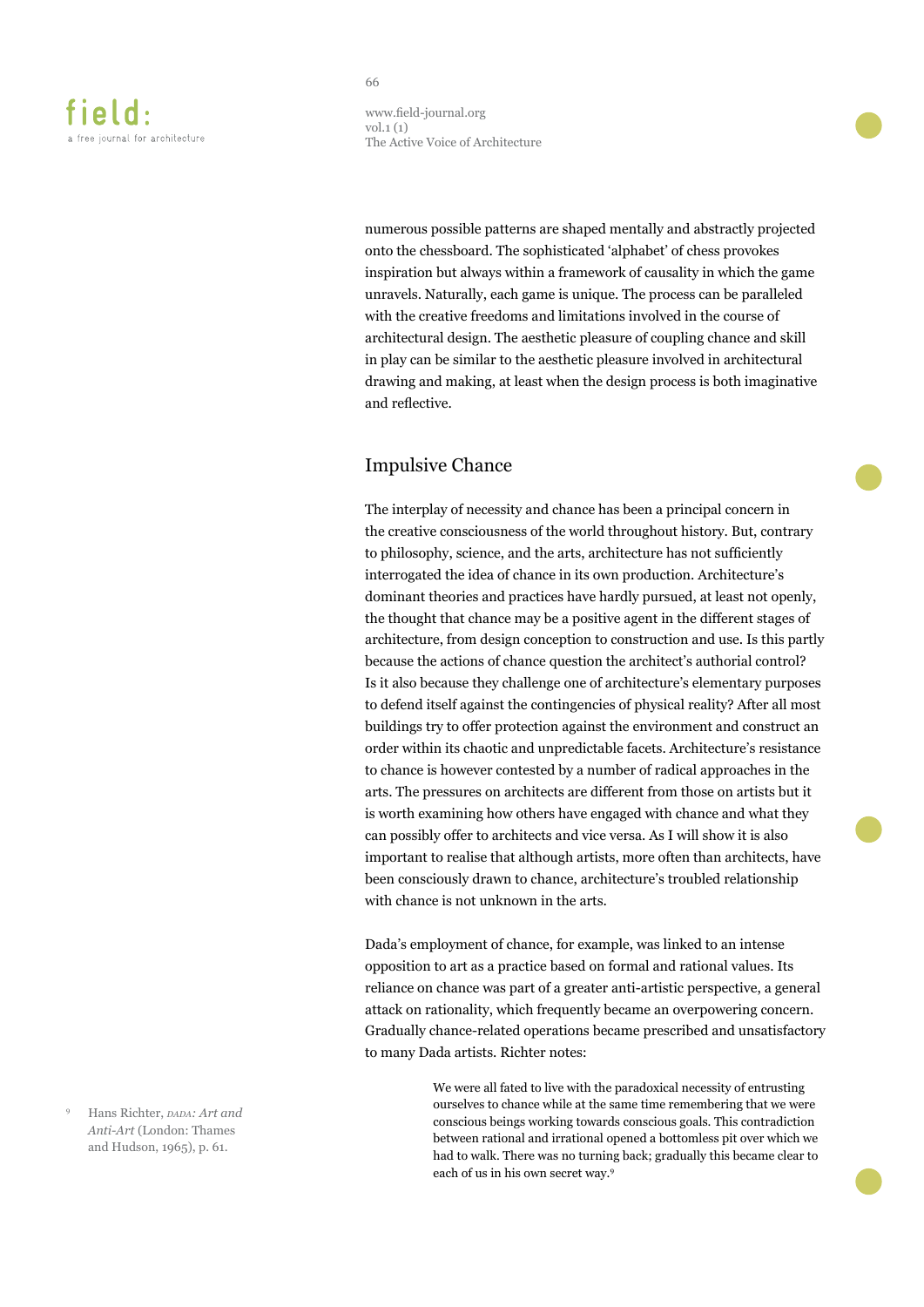Finally, Dada realised the relationship between design and chance was more complex: '… the realisation that reason and anti-reason, sense and nonsense, design and chance, consciousness and unconsciousness, belong together as necessary parts of a whole — this was the central message of Dada.'<sup>10</sup>

The surrealists cultivated the use of chance differently from Dada. They saw the outcome of their well-celebrated 'automatism' as a point of departure for further elaboration, something that subsequently required skilful work. Joan Miró, for instance, would be stimulated to paint through a mistake or an accidental, which for others was an insignificant detail. He called this a 'shock': 'I begin my pictures under the effect of a shock I feel that makes me escape reality. The cause of this shock can be a little thread out of the canvas, a drop of water falling, that fingerprint I've left on the brilliant surface of the table.'<sup>11</sup>

It is clear that Freud's investigations of the unconscious workings of the mind and the meanings he assigned to symptoms and such everyday phenomena as mistakes, jokes, dreams or slips of the tongue, greatly influenced the artistic modes of the first part of the twentieth century. Freud's thought encouraged chance to be seen as *impulsive*: an intuitive mechanism of creativity that could 'unlock' unconscious desire to escape the Cartesian thought. This kind of impulsive chance, artists thought, could assist plunges into indeterminacy, offering momentary glimpses of an a-causal world that transcends existing knowledge. On the other hand scientific theories of the period related to new conceptions of time, probability, and the principle of uncertainty pointed to *systematic* notions of chance.

### Active Chance

A fascinating range of theories and practices of chance can be traced in the humanities as well as the social and natural sciences of the twentieth century, from literature and music to economics and biology. The history of this development and its full implication in our area under discussion is too big to review within the limits of this paper. But it is useful to isolate another example: the contrasting position to Surrealism and Dada as expressed by the Situationist International.

The Situationist International were suspicious of the unconscious as a creative source and disputed the surrealists' absolute fidelity to it. 'We know that the unconscious imagination is poor, that automatic writing is monotonous, and that the whole genre of ostentatious surrealist "weirdness" has ceased to be very surprising', Guy Debord writes.<sup>12</sup> By distrusting the surrealists' search for the unconscious, the Situationist International also distrusted the spontaneous use of chance.<sup>13</sup>

<sup>10</sup> Ibid., p. 64.

Joan Miró quoted in J. H. Matthews, *The Imagery of Surrealism* (New York: Syracuse University Press, 1977), p. 146.

- <sup>12</sup> Guy Debord in his 'Report on the Construction of Situations', in Ken Knabb (ed.), *Situationist International Anthology* (Berkeley: Bureau of Public Secrets, 1995), p. 19.
- <sup>13</sup> Debord insists: 'the discovery of the unconscious was a surprise, an innovation, not a law of future surprises and innovations. Freud had also ended up discovering this when he wrote, "Everything conscious wears out. What is unconscious remains unaltered. But once it is set loose, does it fall into ruins in its turn?"' Ibid., p. 19.

#### 67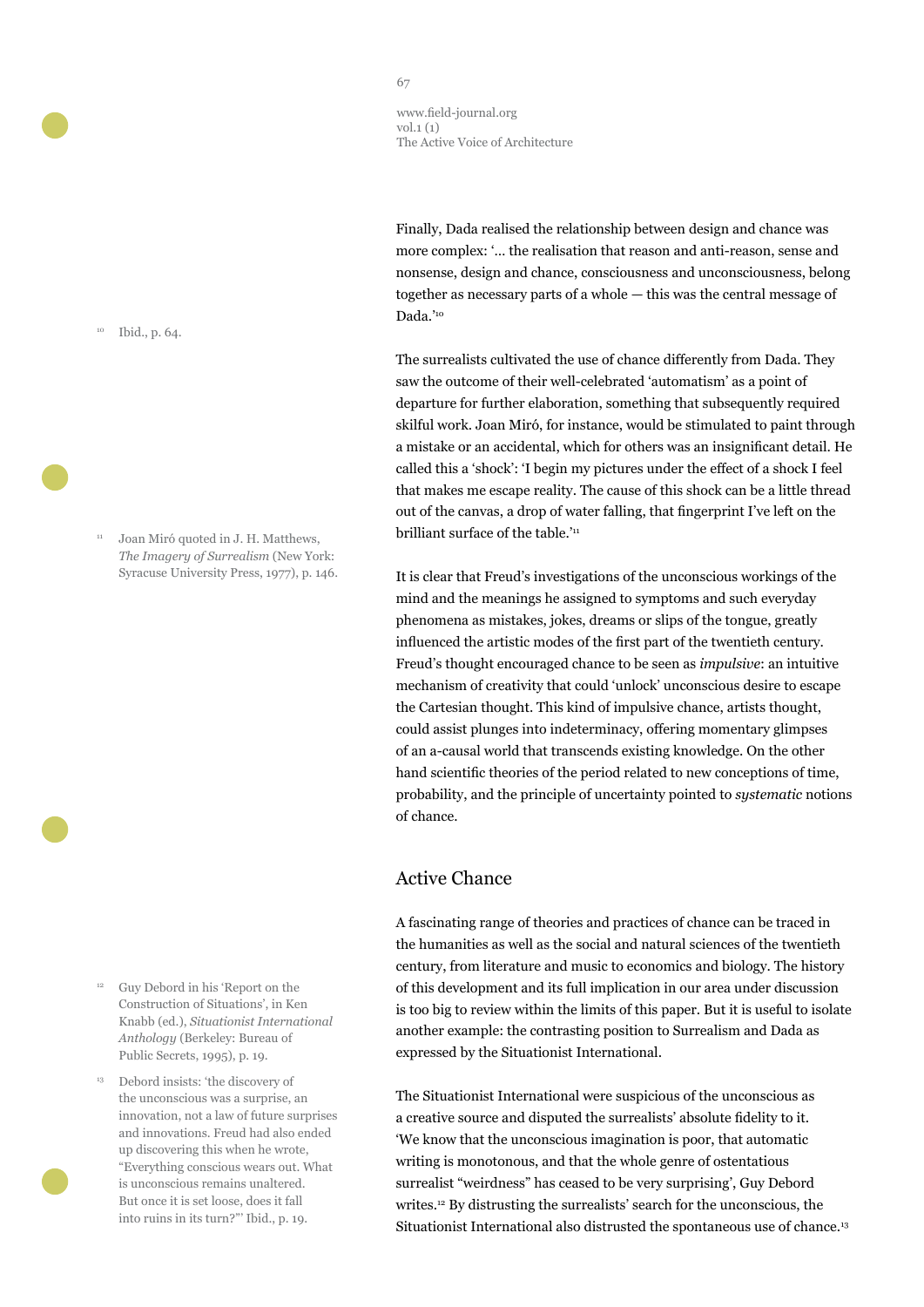<sup>14</sup> Debord, 'Theory of the *Dérive*', *Situationist International Anthology* , p. 51.

<sup>15</sup> For a related discussion directly linked with the process of design see Yeoryia Manolopoulou, 'Drawing on Chance: *Drafting Pier 40'*, *Journal of Architecture*, 11(3) (2006): 303–314.

#### 68

www.field-journal.org vol.1 (1) The Active Voice of Architecture

However, chance was a significant factor in their practice of *dérive*. The constantly changing psychogeographical relief of the city and its diverse microclimates and centres of attraction made the *dérive* a practice of unpredictable wandering. But Debord hurries to indicate a danger:

> [...] the action of chance is naturally conservative and in a new setting tends to reduce everything to an alternation between a limited number of variants, and to habit. Progress is nothing other than breaking through a field where chance holds sway by creating new conditions more favourable to our purposes […] The first psychogeographical attractions discovered run the risk of fixating the dériving individual or group around new habitual axes, to which they will constantly be drawn back.<sup>14</sup>

Hermetic processes which become strictly methodical are likely to exclude pure chance. Pure chance has to embrace indeterminacy and the possibility of change. It has to be *active*, in other words to operate dynamically in time.

Through the experience of the *dérive* the Situationist International aimed to arrive at objective and determinate conclusions about the city that could be utilised to inspire a new consciousness about urbanism and about architecture. Yet the *dérive* was not a determinate act in itself and did not exclude chance. Accidental rendezvous and conversations with unknown passers-by, weather contingencies, 'vague terrains' of leftover spaces, hidden back streets layered overtime, and 'emotional disorientings', all led to discoveries of unforeseen 'unities of ambiance'. These discoveries were achieved by enabling two types of chance: the impulsive chance of the group or individual (based on hidden unconscious forces) and a kind of *active* chance operating through time within the complex forces of the city. Whether or not the Situationist International admitted it, the *dérive* was a positive practice of employing chance, arising collectively and in time as an expansive indeterminate drawing of action on the surface of the city.

If chance is always present in our experience of the city and of architectural artefacts, it then comes as a surprise that architects have not sufficiently considered it during the design process. The above examples are only a selection from the many artistic, political and scientific movements of the twentieth century that engaged with chance.<sup>15</sup> The diversity of the approaches and, at times, their contradictory philosophical positions can offer architects valuable ground for critical reflection.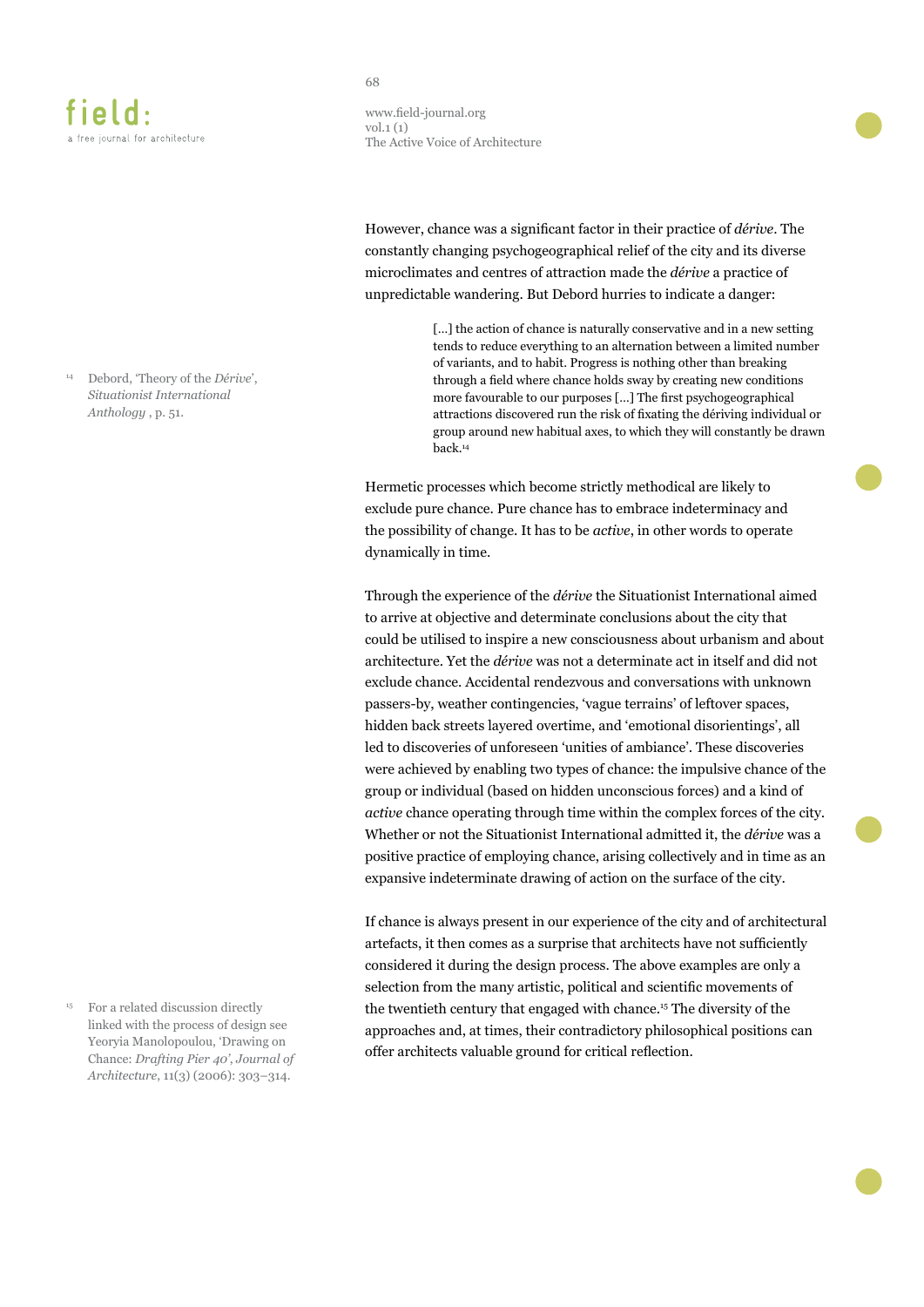## Pseudo-indeterminacy

Bernard Tschumi has based many of his ideas in cinematic montage and has defined architecture as 'making room for the event'. His proposals are relevant to our discussion of chance and indeterminacy as he argues for an 'architecture of event' and an 'architecture of disjunction' where space, movement, action and event can permeate each other. However, in his *Manhattan Transcripts* (1981) the trio of movement, action and event is manifested as a translation of bodily movement into fixed curved walls and corridors. When fluid action is translated to solidified concrete form, Tschumi achieves not an open space, an architecture of event and action, but a restricted space, an architecture of control.

In his built project of Le Fresnoy, the National Studio for Contemporary Arts in Tourcoing (1997), Tschumi attempts to offer an ambiguous space between the new large roof and the lower building it shadows. The large roof acts as a hangar offering a void between itself and the rest of the building, which is left undetermined and in a sense useless. Tschumi explains: 'what interested us most was the space generated between the logic of the new roof (which made it all possible) and the logic of what was underneath: an in-between, a place of the unexpected where unprogrammed events might occur, events that are not part of the curriculum.'<sup>16</sup> In Le Fresnoy the significance, according to Tschumi, lies in the in-between, the unexpected. But Tschumi's emphasis on the indeterminate possibilities of Le Fresnoy is false. The project is characterised by *pseudo-indeterminacy*: it leaves some space for unprogrammed events but, I would argue, not necessarily more than other buildings.

In modernist architectural discourse indeterminacy in buildings is usually discussed in terms of flexibility, a term associated with function and efficiency. A flexible building should allow change. This may be done by redundancy, the absence of determined content or use. But useless and empty spaces are no more vulnerable to chance than ones with a predetermined use. A building may also provide flexibility by technical means, a system for rearranging components, say.<sup>17</sup> But by designing a building as flexible in mechanical terms, the architect defines how the building can change, trying rather to control its appearance and use.

Indeterminacy in architecture does not just mean flexibility. Flexible and inflexible buildings can equally, although differently, provoke doubt and possibilities for the unexpected. Unpredictable chance can affect all types

<sup>16</sup> Bernard Tschumi, *Event-Cities (Praxis)* (Cambridge MA: MIT Press, 1994), p. 399.

<sup>17</sup> See, for example, Cedric Price's idea of 'free space'. For his Generator project Price writes: 'a "menu" of items caters for individual and group demands for space, control, containment and delight.' Quoted in Stanley Mathews, *From Agit-Prop to Free Space: The Architecture of Cedric Price* (London: Black Dog Publishing, 2007), p. 245.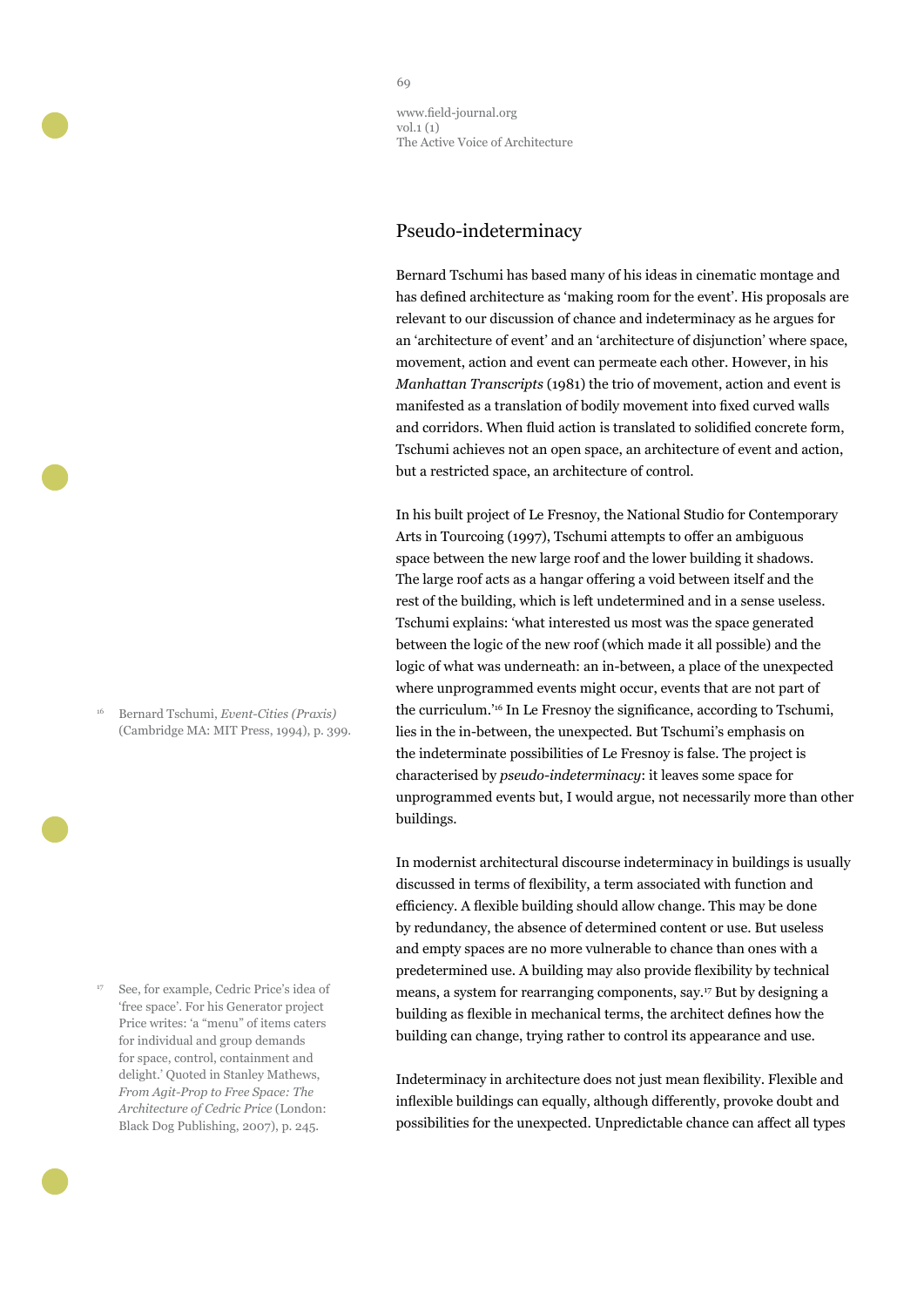- At a sub-atomic level, events are impossible to determine except on a statistical basis. Werner Heisenberg's principle of indeterminacy, the 'uncertainty principle', shows that 'the act of observing a physical process modifies the outcome of the event, so that prediction is rendered impossible by the observer's unavoidable intervention'. Quoted in Watts, *Chance: A Perspective on Dada*, p. 155. By analogy, we can hypothesise that any act of observing can influence the observation whatever the scale of the event. The process of perceiving a building can affect the mental image and meaning of the building and, thus, the way in which it 'lives'.
- <sup>19</sup> Roland Barthes, *Camera Lucida: Reflections on Photography* (London: Vintage, 2000), p. 26.
- <sup>20</sup> Barthes, *Camera Lucida*, p. 27.
- <sup>21</sup> Jacques Lacan, *The Four Fundamental Concepts of Psycho-Analysis* (London: Vintage, 1998) p. 53. Lacan bases his seminar 'Tuché and Automaton' on Aristotle who links the function of the cause with the notions of tuché and automaton. See Lacan, *Four Fundamental Concepts*, pp. 53–64.

www.field-journal.org vol.1 (1) The Active Voice of Architecture

of building, whether flexible or not, functional or not. There is no definite boundary where design ends and chance takes over.

### Interrogating the Real

Our perceptual experience cannot claim objectivity and certainty; it involves instead a great range of indeterminacy. Jacques Lacan's dialectic of the eye and gaze shows that psychologically subject and object are not absolutely distinct. A sense of contact between subject and object on the screen of representations affects perceptual experience in ways that cannot be determined.<sup>18</sup>Whether the unconscious is seen as a subjective mechanism in Lacan's terms or a collective one in C.G. Jung's terms, a mistake, dream or accident, ruptures one's habits; it causes disturbance, a 'noise' in the field of experience. Simultaneously, it brings into light a glimpse of something initially invisible.

Accidents operate beyond the realm of representations: they cannot be forecasted or drawn. Their presence in the architectural process should be particularly welcomed because it brings to the front an element of the real. In his book on photography, *Camera Lucida*, Roland Barthes defines a relevant term, the 'punctum'. Closer than the Lacanian gaze to the accident, it is 'this element which rises from the scene, shoots out of it like an arrow, and pierces me'.19 The 'punctum' is a 'sting, speck, cut, little hole — and also a cast of the dice. A photograph's 'punctum' is that accident which pricks me (but also bruises me, is poignant to me)'.<sup>20</sup> The 'punctum' is the effect of what the Greeks call *tuché*, which Lacan translates as 'the encounter with the real'.<sup>21</sup> *Tuché* is an aspect of reality that the spectators are not aware of until they encounter a rupture in their representational field. The rupture comes unexpectedly and interrupts the norm of one's perception. Its location is confusing but it has the potential to expand and affect the meaning of the whole. Although causality can explain its presence, from the spectator's viewpoint the 'punctum' is an addition to the picture that is offered as if by chance. As a result of chance, not design, the 'punctum' is not determined by morality or aesthetics.

Architecture is being shaped by planned and unplanned actions, logic and chance. But what kind of architectural ideas does the acceptance of chance untangle? What kind of practices does it invite? The design tools we choose are not innocent as they imply different kinds and degrees of control. Which working tactics can help us achieve a positive distance from the expected for revelation to emerge? An engagement with chance in the design process might mean the use of impulsive or systematic processes, which remind us of experimental techniques used by avant-garde writers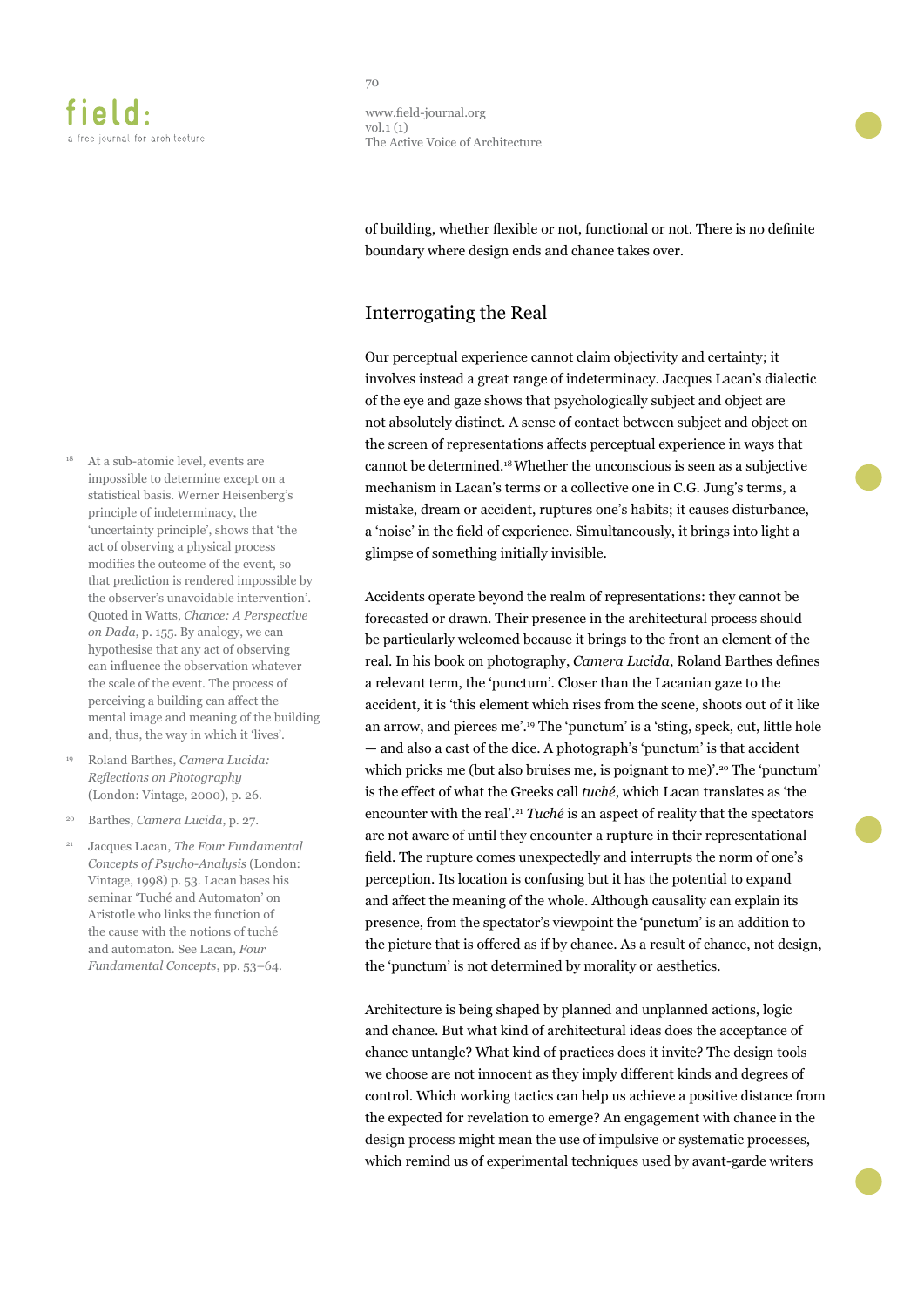Contemporary aleatory practices in the performing arts can perhaps give further inspiration as they suggest timebased and interactive operations.

<sup>23</sup> Significant research on the area under discussion can be found in my doctoral thesis Yeoryia Manolopoulou, *Drawing on Chance: Perception, Design, and Indeterminacy* (PhD thesis, UCL, 2003). or musicians such as Stéphané Mallarmé, Iannis Xenakis or John Cage.<sup>22</sup> But an engagement with chance might also mean the opposite: acknowledging the role of chance in the experience of the users of architecture but rejecting its function as a design tool. In the second case the design process would aim to generate a simple architectural framework where chance can be lived, felt and celebrated. In any event a truly creative engagement with chance would be able to challenge deterministic approaches to design, functionalism, taste and authorship.

The history of architectural design is dependent on the parallel history and evolution of our attitude to indeterminacy and chance. It is time to write an account of the evolution of the idea of chance from the early avantgarde scenes of fine art, design, and performance of the twentieth century, to the current condition of virtual and mixed realities.<sup>23</sup> Such an account would be fascinating for architecture, design culture, and the broader histories and theories of creativity. It would highlight how architecture has ignored chance or has engaged with it in hesitant and unspoken manners, sometimes even with guilt. We can uncover different conceptions of chance in the work of Cedric Price, Bernard Tschumi, Rem Koolhaas, and Coop Himmelblau, and less successfully in the work of Peter Eisenman, Daniel Libeskind and Frank Gehry, for example. These works offer a limited and not always a positive account on the subject, yet a good foundation.

There is almost no published literature on the subject of chance in architecture. This is why I have deliberately given many heterogeneous references, mainly outside architecture. I consider them crucial if we are to take a holistic approach to the subject. These sources of course require further analysis and interpretation. So the purpose of this paper is foundational: to begin a conversation about the principles, operations and formations of chance and ask if and how architectural practice might theorise chance. Beauty, play, impulse, and the encounter with the real are key issues I have pointed to. But, if this introduction aims at something, it is a definition of architecture as an embracing agent of the indeterminate. To a certain extent the institution of architecture is interested in making predictions — this is how chance enters in the process of architectural design, as a play of probabilities. But when designs are realised as built environments chance takes an even stronger role: it becomes a synthesising function of space, time, and the on-looker, constantly influencing the complex equilibrium of forces that constitute experience. Architecture is the practice of sustaining this equilibrium: confronting indeterminacy, appreciating and at times purposefully enabling the performance of chance rather than trying to rule it out. This architecture, call it *architecture of chance,* is *all* architecture: it is the architecture of the moment, vulnerable, but constructively so, to accidents; it gains from